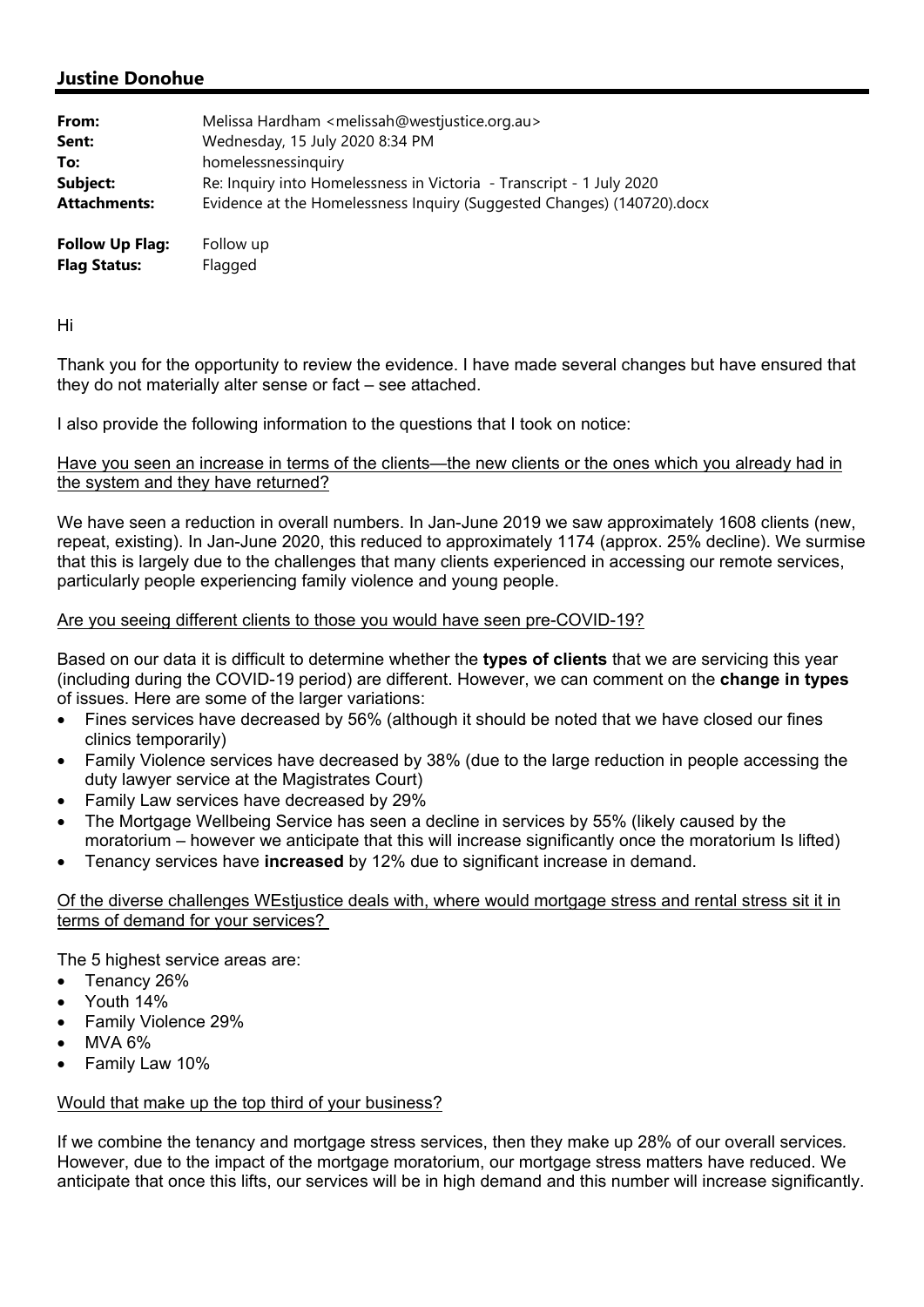# **WEstjustice**

#### **We acknowledge the many disadvantaged people impacted by the fires and COVID-19. These are difficult times and we will do what we can to advocate for their rights and provide access to justice.**

**Werribee Branch** Level 1, 8 Watton St, Werribee VIC 3030 (03) 9749 7720 **Footscray Branch** Level 1, 72 Buckley St, Footscray VIC 3011 (03) 9749 7720 **Sunshine Youth Office** Visy Cares Hub, 80B Harvester Rd Sunshine VIC 3020 (03) 9091 8237

Like us on facebook, and follow us on twitter



WEstjustice acknowledges the ancestors, elders and families of the Kulin nations, who are the traditional owners of Western Melbourne, the country we are located on. As we work to achieve a just and fair society we pay our respects to the deep knowledge embedded within the Aboriginal community and Aboriginal custodianship of Country. We acknowledge this land as a place of age-old ceremonies of celebration, initiation and renewal, and that the Kulin peoples' living culture has a fundamental role in the life of this region.

The information contained in this email may be confidential. If you are not the intended recipient, any use or copying of any part of this information is unauthorised. If you have received this email in error, we apologise for any inconvenience and request that you notify the sender immediately and delete all copies of this email, together with any attachments.

#### *Please consider the environment before printing this email*

**From:** homelessnessinguiry <homelessnessinguiry@parliament.vic.gov.au> **Date:** Tuesday, 7 July 2020 at 4:44 pm **To:** Melissa Hardham <melissah@westjustice.org.au> **Subject:** Inquiry into Homelessness in Victoria ‐ Transcript ‐ 1 July 2020

Dear Ms Hardman

On the behalf of the Legal and Social Issues Committee, I would like to pass on our appreciation for the evidence you provided on 1 July 2020 for the Committee's Inquiry into Homelessness in Victoria.

Attached is a copy of your evidence for you to review and return to the Committee, by email (if possible) to homelessnessinquiry@parliament.vic.gov.au or by post.

When making corrections to the transcript, please be mindful of the following:

- 1. Only corrections which are deemed necessary to ensure the accuracy of the transcript may be made. Corrections which materially alter sense or fact may not be accepted by the Committee.
- 2. Corrections must be signed by the witness.

Please return the corrected copy of evidence by close of business **Wednesday 15 July 2020**. Transcripts will then be tabled with the Committee's report. If no corrections are received, the Committee will accept the transcript without change.

Please note that the transcript is a formal record of your presentation and may be cited in the Committee's final report.